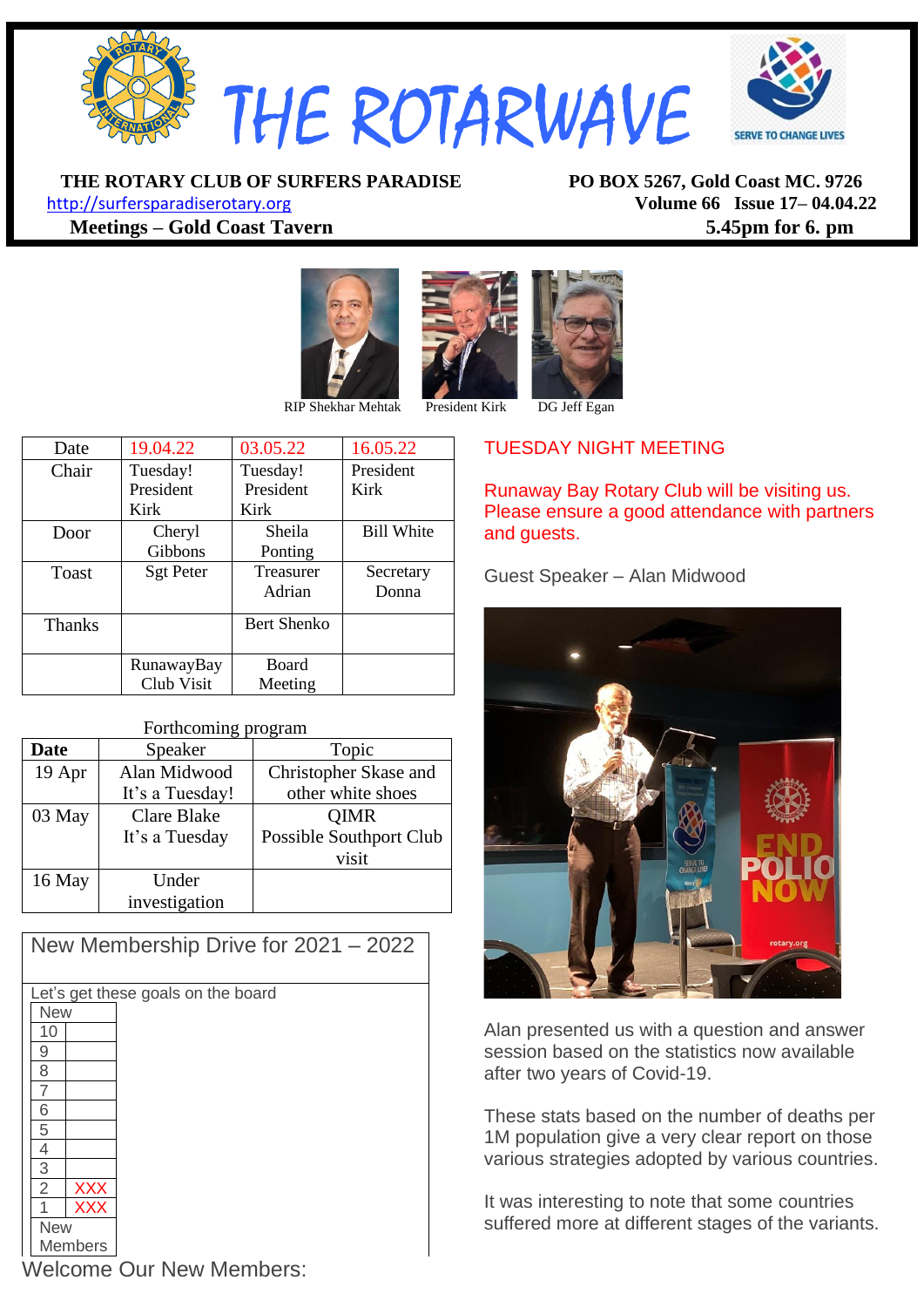Alan also discussed the extension of the light rail system planned to pass through Palm Beach and a comparison with the trials suffered through Surfers.

Alan elaborated on the cost variation of building through a built up area where the city infrastructure is in place below the roadway and has to be maintained during the laying of new tracks.

## **Club Information**

#### **Bert Shenko**

Bert thanked those members who worked on the Friday, 1 April sausage sizzle which raised in excess of \$816

Thanks to:. AM Session – Helen, Barbara, Alan M., Kirk PM Session – Ling, Rosi, Bill W., Bert

It was very pleasing to welcome Helen and Ling on to the roster. **Adrian Smallacombe**

Adrian advised that the board Allocated \$5,300 towards Polio Plus which equates to US\$4,000.

\$1,500 was directed towards the Takasaki Club visit which hopefully will happen next year.

### **Donna Gillett-Shaw**

Donna spoke briefly about the district conference in Tenterfield on the 25-27 March.

Pity about the rain and the creek coming up. Unfortunately the toilets were outside. However. The speakers were amazing. The topics were extremely interesting with one of the speakers being part of the coordination team during the flood rescues.

### **Bill Crouch**

Bill introduced a new attendance sheet along with a new procedure.

Only members pay \$10 room hire.

Partners and visitors do NOT pay. – Only list their names on the sheet.

# **Phil Dunsford**

Jokers wild will be back in the club only once a month. The cost will be \$5 and only available to members only.

Half of the pool goes to the winner and the other half to the club.

# **Alan Midwood** – Membership Growth Ideas

District 9640 has imported an impressive guy who has spoken at the last two International Conventions on this subject, and looks like just the man to infuse us with new ideas and enthusiasm.

Let me know if you would like to join me on Saturday 23 April at Gold Coast Airport Hotel, 9.30 to 3pm Qld time, to put some renewed zip into our campaign.

Cheers, AlanM.

# From President Kirk CLUSTER 5 Social At PRECINCT BREWING

Where you will get simple delicious food

When: Wednesday 29<sup>th</sup> April Where; 17 Christine Ave Miami Time:"6pm RSVP: Friday 22 April

0427 838 500 [David.bisiker7@bigpond.com](mailto:David.bisiker7@bigpond.com)



**They sing because** they can.